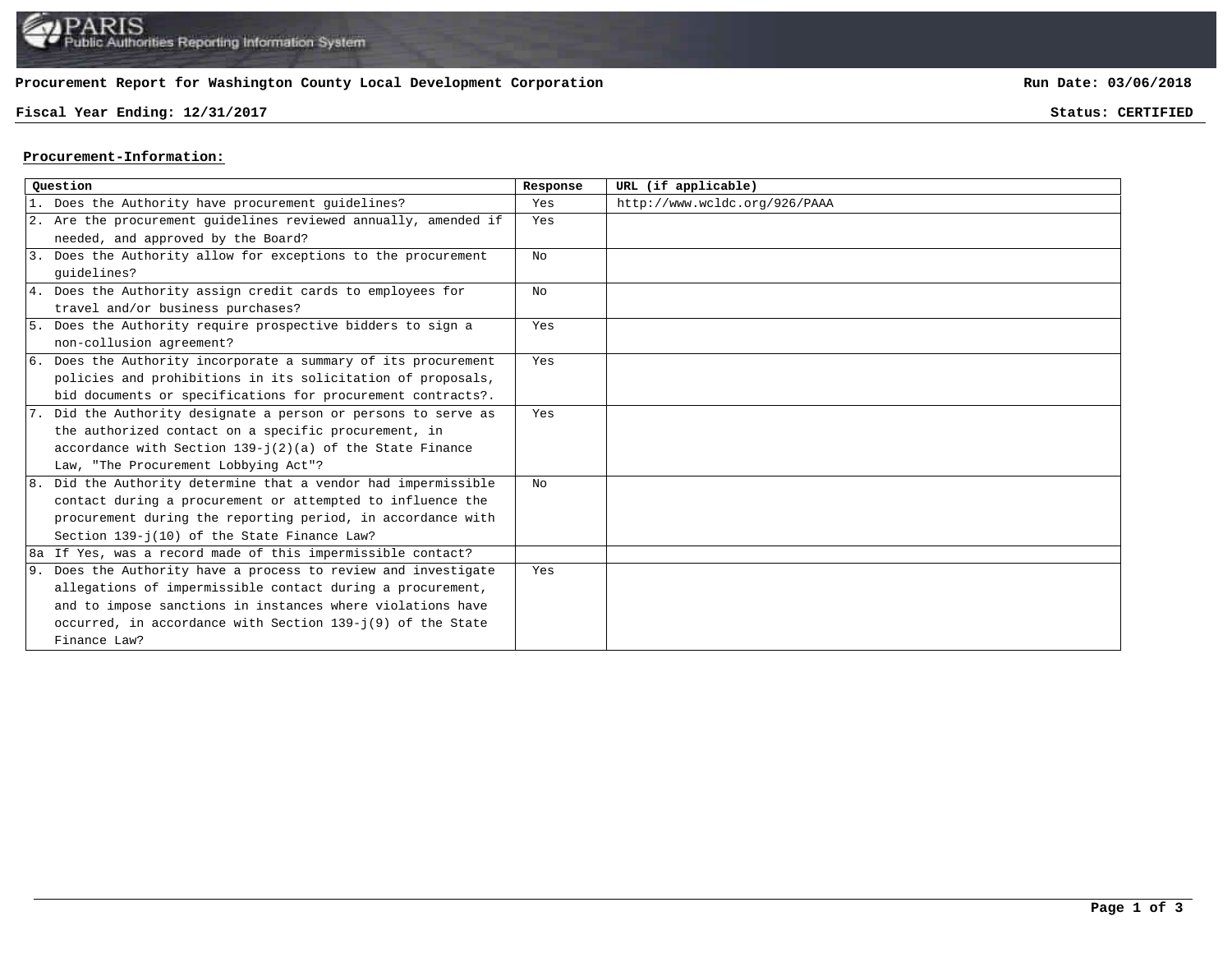**Procurement Report for Washington County Local Development Corporation**

**Run Date: 03/06/2018**

**Fiscal Year Ending: 12/31/2017 Status: CERTIFIED**

**Procurement Transactions Listing:**

This Authority has indicated that it has no Procurement Transactions for the reporting period.